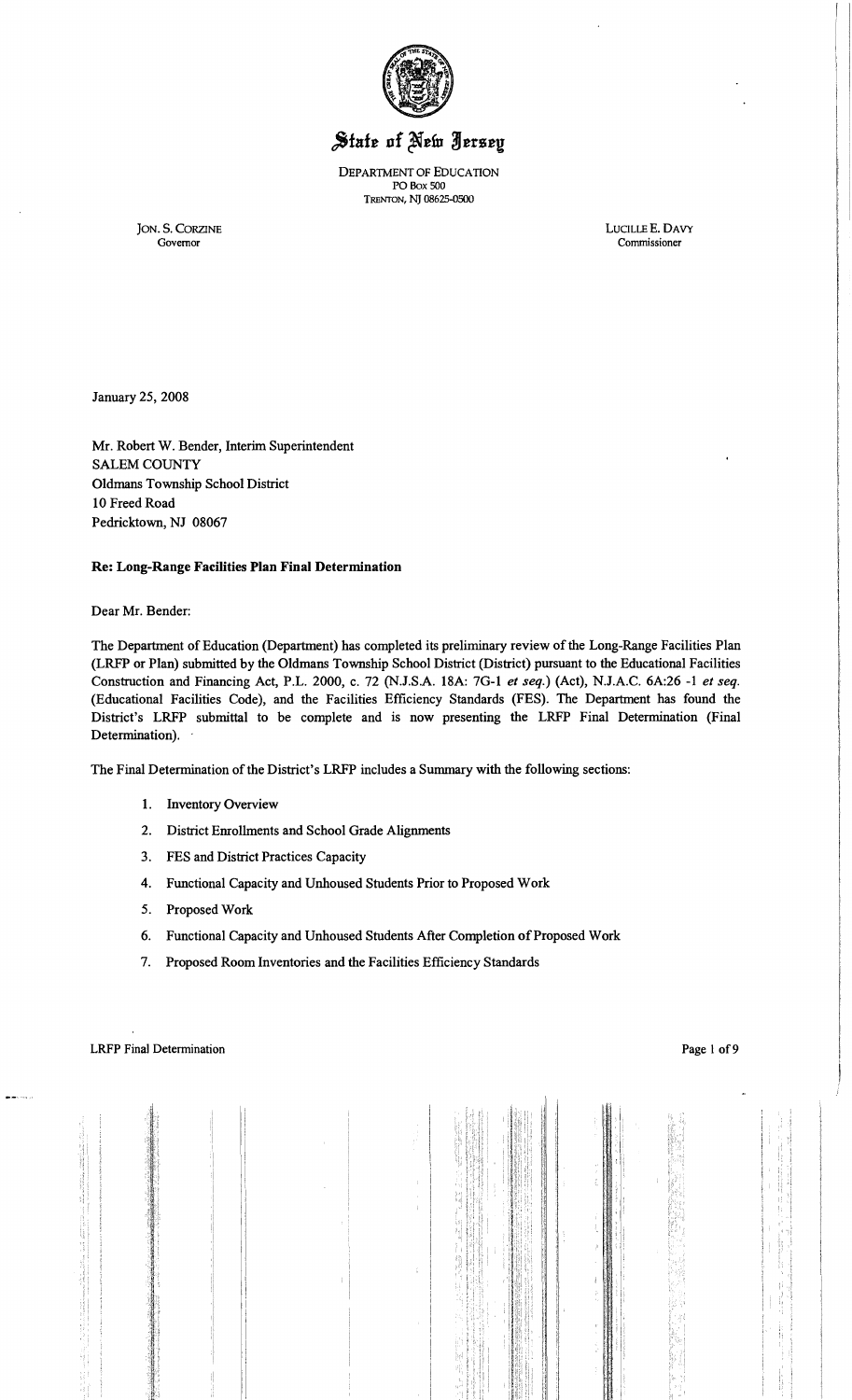Major LRFP approval issues include the adequacy of the LRFP's proposed enrollments, school capacities, and educational spaces. Approval of the LRFP, and any projects and costs listed therein, does not imply approval of an individual school facilities project or its corresponding costs and eligibility for State support under the Act. Similarly, approval of the LRFP does not imply approval of portions of the Plan that are inconsistent with the Department's FES and proposed building demolition or replacement. Determination of preliminary eligible costs and final eligible costs will be made at the time of the approval of a particular school facilities project pursuant to NJ.S.A. 18A:7G-5. The District must submit a feasibility study as part of the school facilities project approval process, pursuant to N.J.S.A. 18A:7G-7b, to support proposed building demolition or replacement. The feasibility study should demonstrate that a building might pose a risk to the safety of the occupants after rehabilitation or that rehabilitation is not cost-effective.

Following the approval of the LRFP, the District may submit an amendment to the approved LRFP for Department review. Unless and until an amendment to the LRFP is submitted to and approved by the Commissioner of the Department pursuant to N.J.S.A. 18A:7G-4(c), the approved LRFP shall remain in effect. The District may proceed with the implementation of school facilities projects that are consistent with the approved LRFP whether or not the school facilities project contains square footage that may be ineligible for State support.

We trust that this document will adequately explain the Final Determination and allow the District to move forward with the initiation of projects within its LRFP. Please contact Frank LoDolce, Regional Director at the Office of School Facilities at (609) 292-7078 with any questions or concerns that you may have.

Sincerely,

Lucille Eday

Lucille E. Davy Commissioner

Enclosure

c: Willa Spicer, Deputy Commissioner John Hart, Chief of Staff Rochelle Hendricks, Assistant Commissioner William King, Assistant Commissioner Kathryn Forsyth, Director of Public Information Michael Elwell, Salem County Superintendent of Schools Bernard E. Piaia, Director, School Facilities, Office of the Chief of Staff Frank LoDolce, Regional Director, School Facilities, Office of the Chief of Staff Dr. Gail L. Petricek, County Manager, School Facilities, Office of the Chief of Staff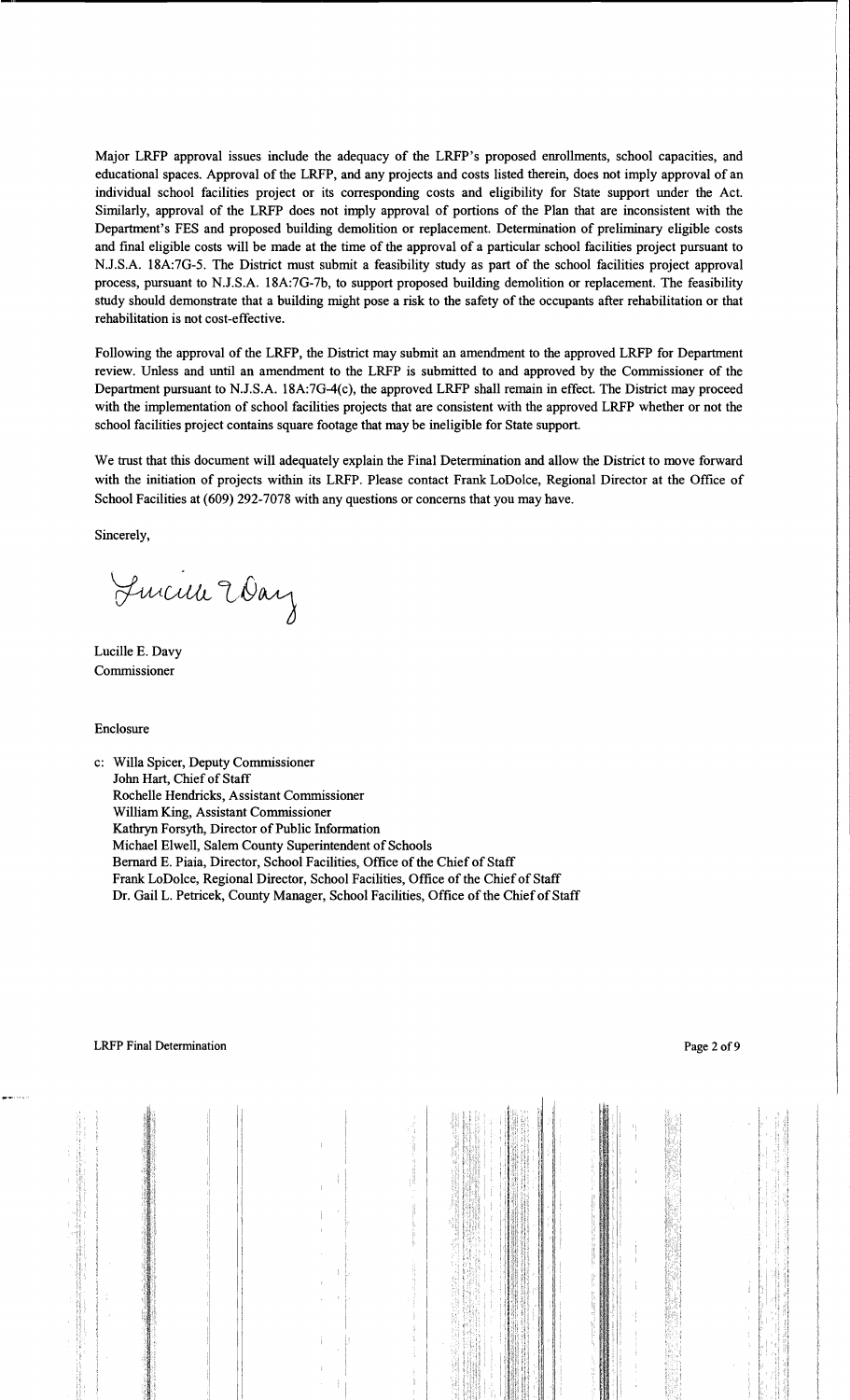## LONG-RANGE FACILITIES PLAN

## **Final Determination Summary**

## Oldmans Township School District

The Department of Education (Department) has completed its review of the Long-Range Facilities Plan (LRFP or Plan) submitted by the Oldmans Township School District (District) pursuant to the Educational Facilities Construction and Financing Act, P.L. 2000, c.72 (N.J.S.A. 18A:7G-l *et seq.)* (Act), N.J.A.C. 6A:26-1 et seq. (Educational Facilities Code), and the Facilities Efficiency Standards (FES).

This is the Department's Final Determination Summary (Summary) of the LRFP. The Summary is based on the standards set forth in the Act, the Educational Facilities Code, the FES, District entered data in the LRFP and Project Application and Tracking System (LRFP website), and District supplied supporting documentation. The Summary consists of seven sections. The referenced reports in *italic* text are standard LRFP reports available on the Department's LRFP website.

## 1. Inventory Overview

The District provides services for students in grades K-8. The predominant existing school grade configuration is K-8. The predominant proposed school grade configuration is K-8. The District is classified as an "Under 55" district for funding purposes.

The District identified existing and proposed schools, sites, buildings, playgrounds, playfields, and parking lots in its LRFP. The total number of existing and proposed district-owned or leased schools, sites, and buildings are listed in Table 1. A detailed description of each asset can be found in the LRFP website report titled *"Site Asset Inventory Report. "* 

|                                                      | <b>Existing</b> | <b>Proposed</b> |
|------------------------------------------------------|-----------------|-----------------|
| <b>Sites:</b>                                        |                 |                 |
| <b>Total Number of Sites</b>                         |                 |                 |
| Number of Sites with no Buildings                    |                 |                 |
| Number of Sites with no Instructional Buildings      |                 |                 |
| <b>Schools and Buildings:</b>                        |                 |                 |
| <b>Total Number of Schools</b>                       | ኅ               |                 |
| <b>Total Number of Instructional Buildings</b>       | ר               |                 |
| Total Number of Administrative and Utility Buildings |                 |                 |
| <b>Total Number of Athletic Facilities</b>           |                 |                 |
| <b>Total Number of Parking Facilities</b>            |                 |                 |
| <b>Total Number of Temporary Facilities</b>          |                 |                 |

## Table 1: Inventory Summary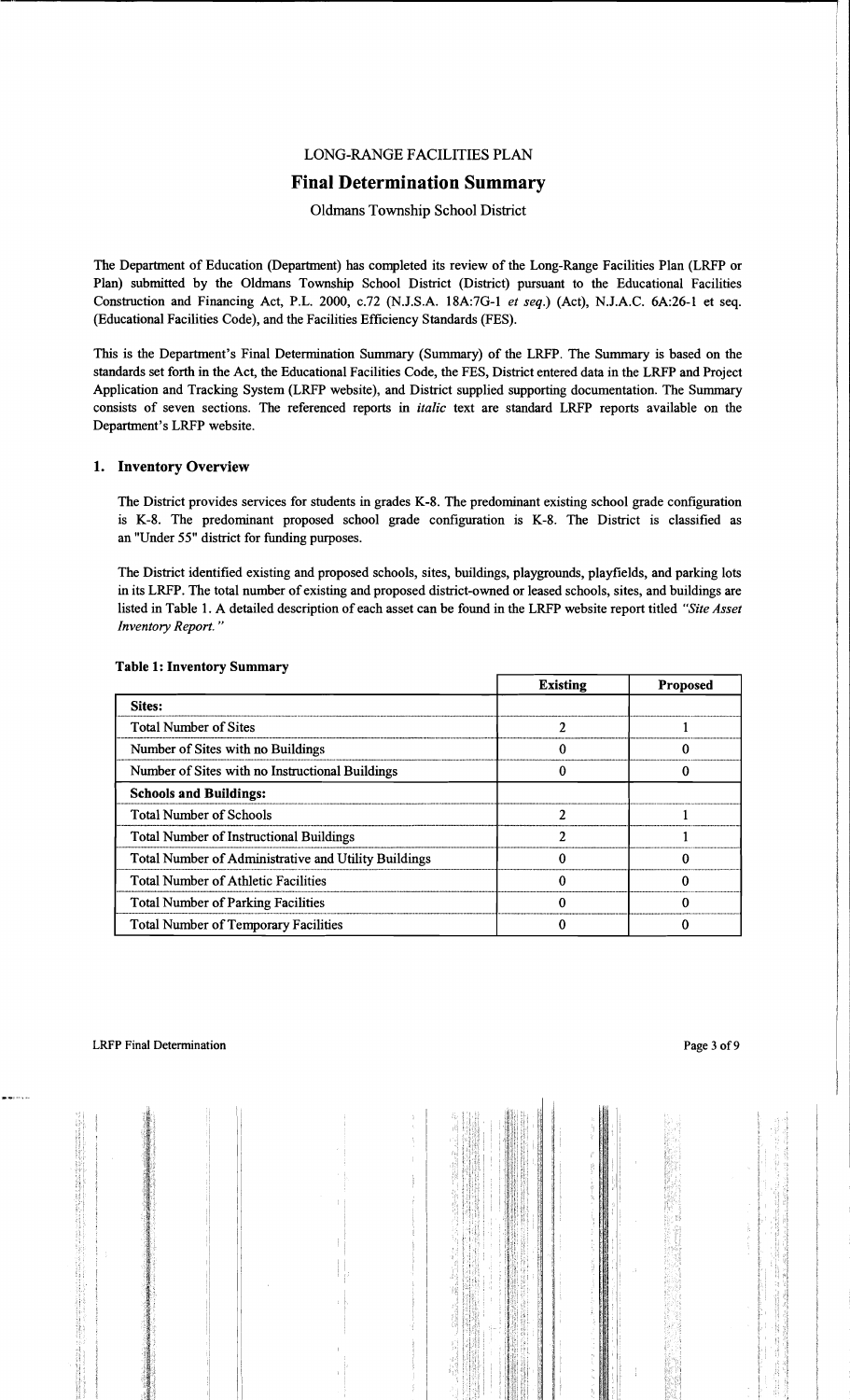As directed by the Department, incomplete school facilities projects that have project approval from the Department are represented as "existing" in the Plan. District schools with incomplete approved projects that include new construction or the reconfiguration of existing program space are as follows: n/a.

Major conclusions are as follows:

- The District is proposing to decrease the existing number of District-owned or leased sites.
- The District is proposing to decrease the existing number of District-owned or operated schools.
- The District is proposing to decrease the existing number of District-owned or leased instructional buildings. The District is proposing to maintain the existing number of District-owned or leased noninstructional buildings.

FINDINGS The Department has determined that the proposed inventory is adequate for review of the District's LRFP. However, the LRFP determination does not imply approval of an individual school facilities project listed within the LRFP. The District must submit individual project applications for project approval. If building demolition or replacement is proposed, the District must submit a feasibility study, pursuant to N.J.S.A. 18A:7G-7b, as part of the application for the specific school facilities project.

## 2. District Enrollments and School Grade Alignments

The District determined the number of students, or "proposed enrollments," to be accommodated in the LRFP on a district-wide basis and in each school. The District's existing and proposed enrollments and the cohortsurvival projection provided by the Department on the LRFP website are listed in Table 2. Detailed information can be found in the LRFP website report titled *"Enrollment Projection Detail.* " Existing and proposed school enrollments and grade alignments can be found in the report titled *"Enrollment and School Grade Alignment. "* 

|                             | <b>Actual Enrollments</b><br>school year | <b>District Proposed</b><br><b>Enrollments</b> | <b>Department's LRFP</b><br><b>Website Projection</b> |
|-----------------------------|------------------------------------------|------------------------------------------------|-------------------------------------------------------|
| Grades K-12:                |                                          |                                                |                                                       |
| Grades K-5, including SCSE  | 155                                      | 132                                            | 131                                                   |
| Grades 6-8, including SCSE  | 89                                       | 77                                             | 101                                                   |
| Grades 9-12, including SCSE |                                          |                                                | 0                                                     |
| Pre-Kindergarten:           |                                          |                                                |                                                       |
| Pre-Kindergarten, Age 3     |                                          | 0                                              |                                                       |
| Pre-Kindergarten, Age 4     |                                          |                                                | 0                                                     |
| Pre-Kindergarten, SCSE      |                                          |                                                | 0                                                     |
| <b>District Totals</b>      | 244                                      | 209                                            | 232                                                   |

#### Table 2: Enrollment Comparison

*"SCSE"* =*Self-Contained Special Education* 

Major conclusions are as follows:

The District did not elect to use the Department's LRFP website projection. Supporting documentation was submitted to the Department as required to justify the proposed enrollments.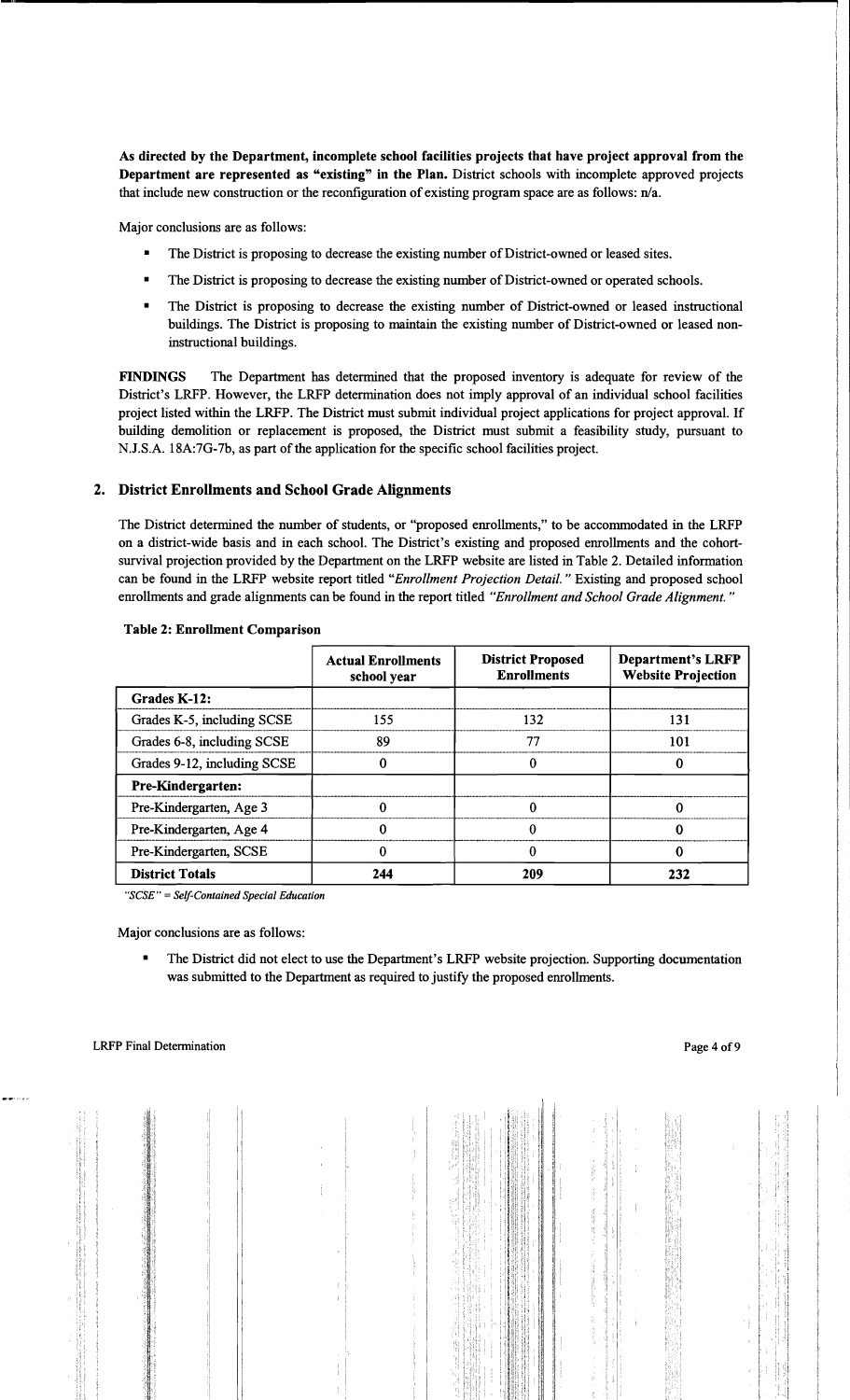- The District is planning for declining enrollments.
- The District is not an ECPA (Early Childhood Program Aid) District.

FINDINGS' The Department has determined that the District's proposed enrollments are supportable for review of the District's LRFP. The Department will require a current enrollment projection at the time an application for a school facilities project is submitted incorporating the District's most recent Fall Enrollment Report in order to verify that the LRFP's planned capacity is appropriate for the updated enrollments.

## 3. FES and District Practices Capacity

The proposed room inventories for each school were analyzed to determine whether the LRFP provides adequate capacity for the proposed enrollments. Two capacity calculation methods, called *"FES Capacity"* and *"District Practices Capacity,* " were used to assess existing and proposed school capacity in accordance with the FES and District program delivery practices. A third capacity calculation, called *"Functional Capacity, "*  determines Unhoused Students and potential State support for school facilities projects. Functional Capacity is analyzed in Section 5 of this Summary.

- *FES Capacity only assigns capacity to pre-kindergarten <i>(if district-owned or operated)*, kindergarten, general, and self-contained special education classrooms. No other room types are considered to be capacity-generating. Class size is based on the FES and is prorated for classrooms that are sized smaller than FES classrooms. FES Capacity is most accurate for elementary schools, or schools with non-departmentalized programs, in which instruction is "homeroom" based. This capacity calculation may also be accurate for middle schools depending upon the program structure. However, this method usually significantly understates available high school capacity since specialized spaces that are typically provided in lieu of general classrooms are not included in the capacity calculations.
- *District Practices Capacity allows the District to include specialized room types in the capacity* calculations and adjust class size to reflect actual practices. This calculation is used to review capacity and enrollment coordination in middle and high schools.

A capacity utilization factor in accordance with the FES is included in both capacity calculations. A 90% capacity utilization rate is applied to classrooms serving grades K-8. An 85% capacity utilization rate is applied to classrooms serving grades 9-12. No capacity utilization factor is applied to preschool classrooms.

Table 3 provides a summary of existing and proposed district-wide capacities. Detailed information can be found in the LRFP website report titled *"FES and District Practices Capacity. "* 

|                                                 | <b>Total FES Capacity</b> | <b>Total District Practices Capacity</b> |
|-------------------------------------------------|---------------------------|------------------------------------------|
| (A) Proposed Enrollments                        | 209                       | 209                                      |
| (B) Existing Capacity                           | 275.40                    | 417.00                                   |
| <i>*Existing Capacity Status (B)-(A)</i>        | 66.40                     | 208.00                                   |
| (C) Proposed Capacity                           | 275.40                    | 417.00                                   |
| <i><b>*Proposed Capacity Status (C)-(A)</b></i> | 66.40                     | 208.00                                   |

## Table 3: FES and District Practices Capacity Summary

\* *Positive numbers signify surplus capacity; negative numbers signify inadequate capacity. Negative values for District Practices capacity are acceptable* if*proposed enrollments do not exceed* J*00% capacity utilization.*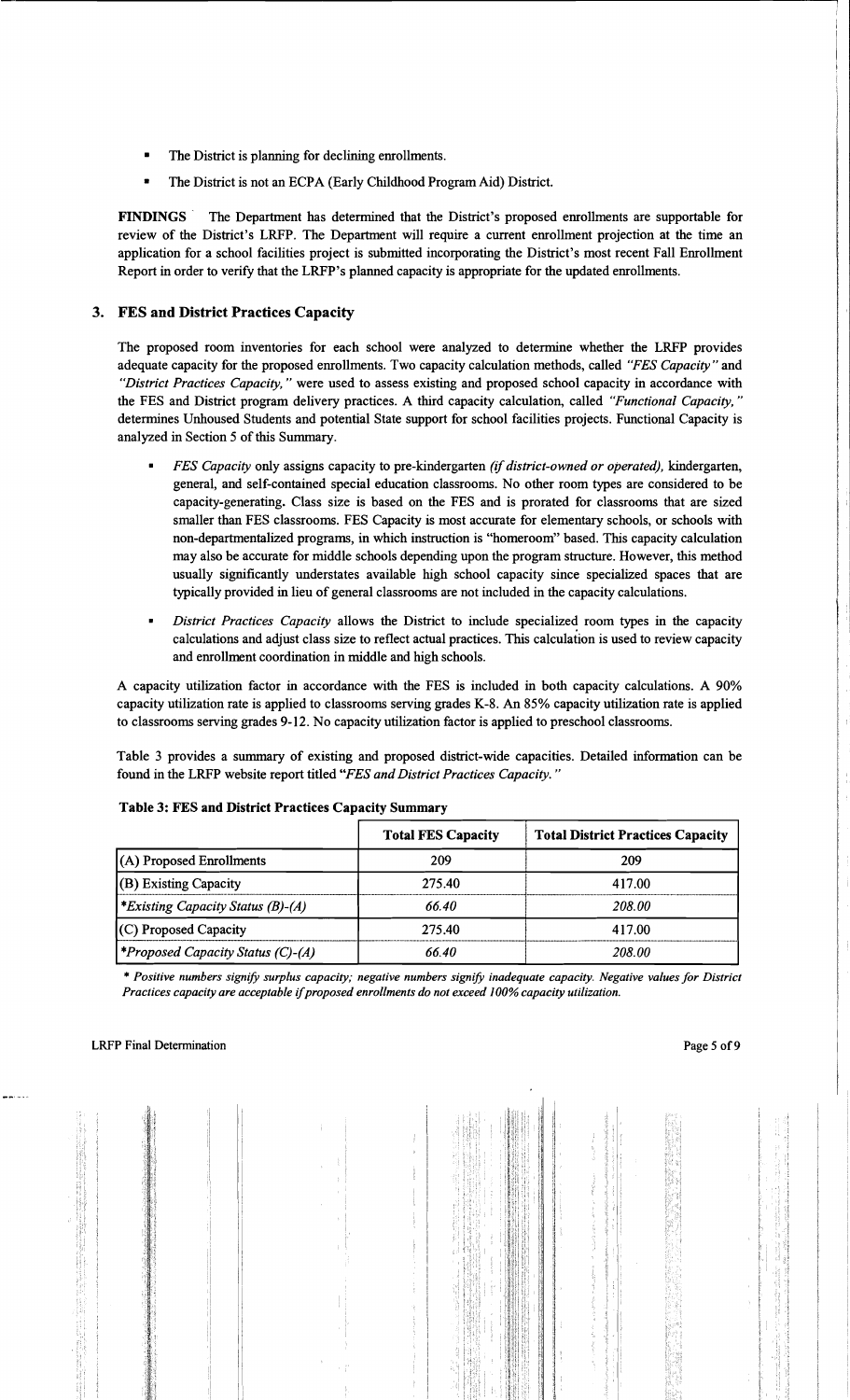Major conclusions are as follows:

- The District has appropriately coordinated proposed school capacities and enrollments in the LRFP.
- Adequate justification has been provided by the District if capacity for a school deviates from the proposed enrollments by more than 5%.

FINDINGS The Department has determined that the proposed District capacity, in accordance with the proposed enrollments, is adequate for review of the District's LRFP. The Department will require a current enrollment projection at the time an application for a school facilities project is submitted, incorporating the District's most recent Fall Enrollment Report, in order to verify that the LRFP's planned capacity meets the District's updated enrollments.

## 4. Functional Capacity and Unhoused Students Prior to Proposed Work

*Functional Capacity* was calculated and compared to the proposed enrollments to provide a preliminary estimate of Unhoused Students and new construction funding eligibility. Functional Capacity is the adjusted gross square footage of a school building *(total gross square feet minus excluded space)* divided by the minimum area allowance per Full-time Equivalent student for the grade level contained therein. Unhoused Students is the number of students projected to be enrolled in the District that exceeds the Functional Capacity of the District's schools pursuant to N.J.A.C.  $6A:26-2.2(c)$ .

*"Excluded Square Feet"* in the LRFP Functional Capacity calculation includes (1) square footage exceeding the FES for any pre-kindergarten, kindergarten, general education, or self-contained special education classroom; (2) grossing factor square footage *(corridors, stairs, mechanical rooms, etc.)* that exceeds the FES allowance, and (3) square feet proposed to be demolished or discontinued from use. Excluded square feet may be revised during the review process for individual school facilities projects.

Table 4 provides a preliminary assessment of Functional Capacity, Unhoused Students, and Estimated Maximum Approved Area for the various grade groups in accordance with the FES. Detailed information concerning the calculation and preliminary excluded square feet can be found in the LRFP website reports titled *"Functional Capacity and Unhoused Students"* and *"Functional Capacity Excluded Square Feet."* 

|                        |              | B                |                   |                |                          |
|------------------------|--------------|------------------|-------------------|----------------|--------------------------|
|                        |              | <b>Estimated</b> |                   | D              | $E = C x D$              |
|                        | $\mathsf{A}$ | Existing         | $C = A-B$         | Area           | <b>Estimated Maximum</b> |
|                        | Proposed     | Functional       | Unhoused          | Allowance      | Approved Area for        |
|                        | Enrollment   | Capacity         | <b>Students</b>   | (gsf/students) | <b>Unhoused Students</b> |
| Preschool (PK)         | $\mathbf 0$  | 0.00             | 0.00              | 125.00         | 0.00                     |
| Elementary $(K-5)$     | 132          | 269.81           | 0.00 <sub>1</sub> | 125.00         | 0.00                     |
| Middle $(6-8)$         | 77           | 157.39           | 0.00              | 134.00         | 0.00                     |
| $High(9-12)$           | $\bf{0}$     | 0.00             | 0.00              | 151.00         | 0.00                     |
| <b>District Totals</b> | 209          | 427.19           |                   |                |                          |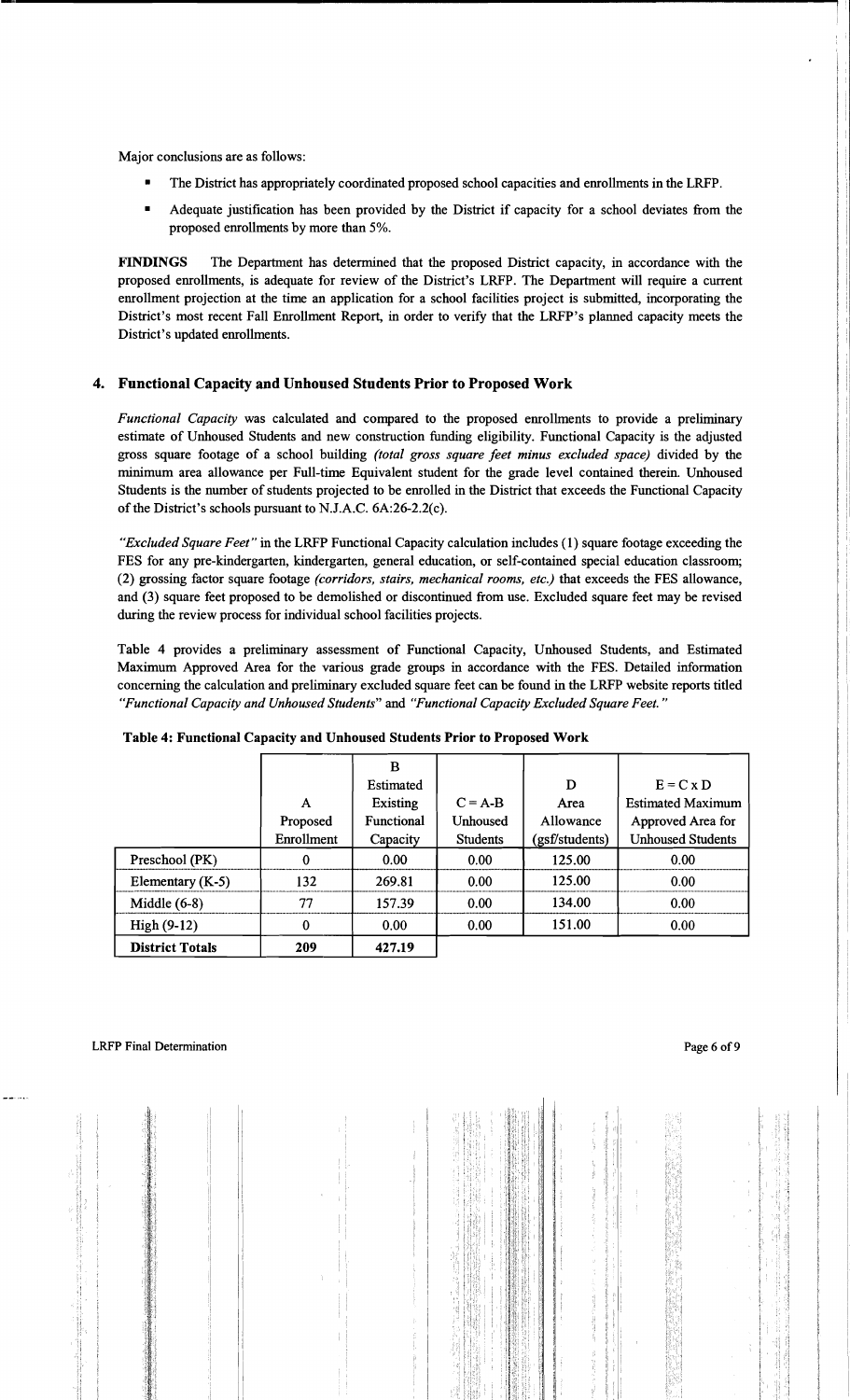Major conclusions are as follows:

- The calculations for "Estimated Existing Functional Capacity" include school facilities projects that have been approved by the Department but were not under construction or complete at the time of Plan submission.
- The District, based on the preliminary LRFP assessment, does not have Unhoused Students for the following FES grade groups: Grades K-5, 6-8.
- The District, based on the preliminary LRFP assessment, has Unhoused Students for the following FES grade groups: n/a.
- The District is not an ECPA District. Therefore, general education pre-kindergarten students are not included in the calculations.
- The District is proposing to demolish or discontinue the use of existing District-owned instructional space. The Functional Capacity calculation excludes square feet proposed to be demolished or discontinued for the following FES grade groups: Grades K-5, 6-8.

FINDINGS Functional Capacity and Unhoused Students calculated in the LRFP are preliminary estimates. Justification for square footage in excess of the FES and the determination of additional excluded square feet, Preliminary Eligible Costs (PEC), and Final Eligible Costs (FEC) will be included in the review process for specific school facilities projects. A feasibility study undertaken by the District is required if building demolition or replacement is proposed per N.J.A.C. 6A:26-2.3(b)(10).

## 5. Proposed Work

The District was instructed to review the condition of its facilities and sites and to propose corrective *"system"*  and *"inventory"* actions in its LRFP. *"System"* actions upgrade existing conditions without changing spatial configuration or size. Examples of system actions include new windows, finishes, and mechanical systems. *"Inventory"* actions address space problems by removing, adding, or altering sites, schools, buildings and rooms. Examples of inventory actions include building additions, the reconfiguration of existing walls, or changing room use.

Table 5 summarizes the type of work proposed in the District's LRFP for instructional buildings. Detailed information can be found in the LRFP website reports titled *"Site Asset Inventory," "LRFP Systems Actions Summary," and "LRFP Inventory Actions Summary."* 

| <b>Type of Work</b>                                            | <b>Work Included in LRFP</b> |
|----------------------------------------------------------------|------------------------------|
| <b>System Upgrades</b>                                         | Yes                          |
| <b>Inventory Changes</b>                                       |                              |
| Room Reassignment or Reconfiguration                           | N٥                           |
| <b>Building Addition</b>                                       | N٥                           |
| New Building                                                   | N٥                           |
| Partial or Whole Building Demolition or Discontinuation of Use | N٥                           |
| New Site                                                       | No                           |

Table 5: Proposed Work for Instructional Buildings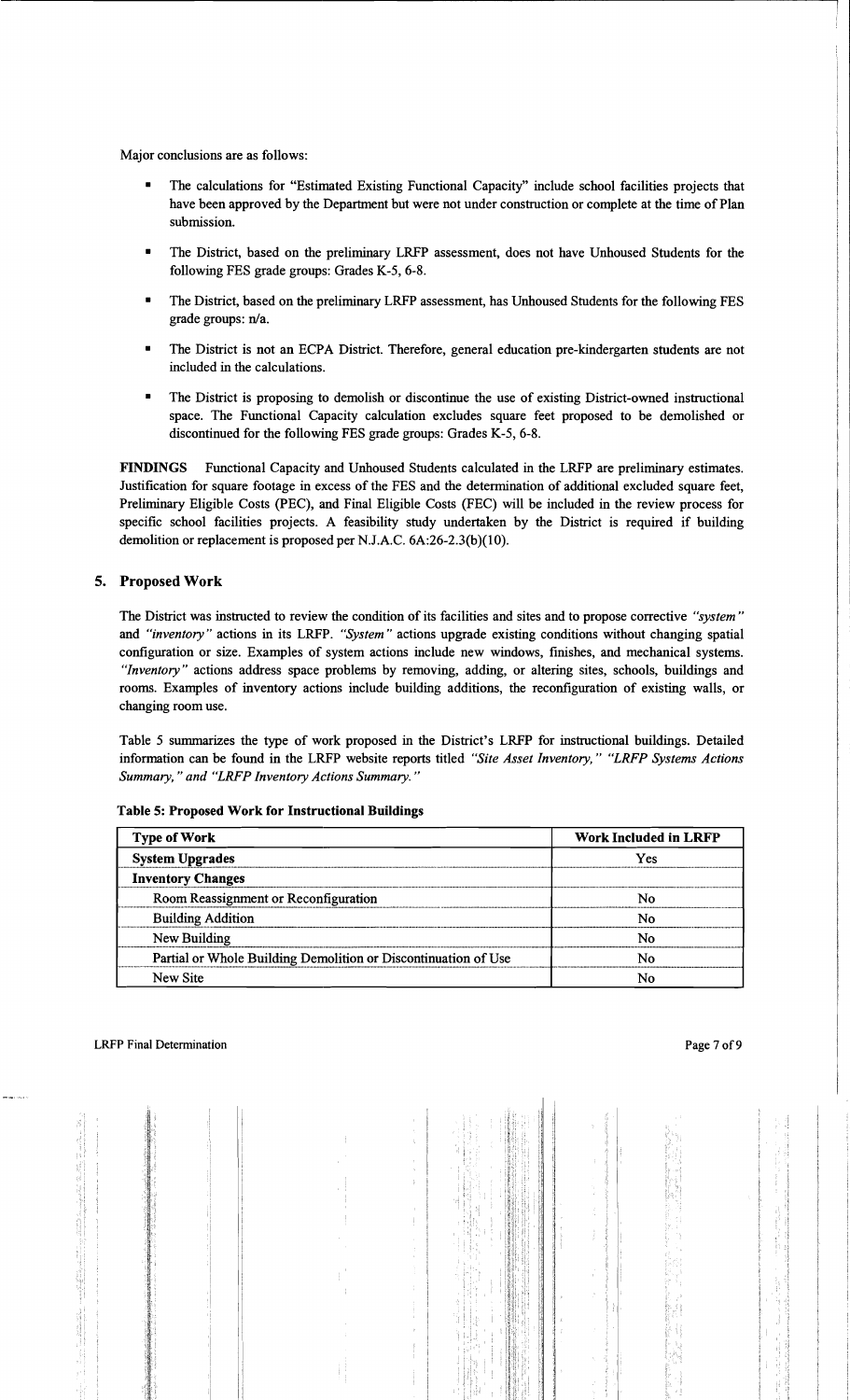Major conclusions are as follows:

- The District has proposed system upgrades in one or more instructional buildings.
- The District has not proposed inventory changes, including new construction, in one or more instructional buildings.
- The District has not proposed new construction in lieu of rehabilitation in one or more instructional buildings.

Please note that costs represented in the LRFP are for capital planning purposes only. Estimated costs are not intended to represent preliminary eligible costs or fmal eligible costs of approved school facilities projects.

The Act (N.J.S.A. 18A:7G-7b) provides that all school facilities shall be deemed suitable for rehabilitation unless a pre-construction evaluation undertaken by the District demonstrates to the satisfaction of the Commissioner that the structure might pose a risk to the safety of the occupants even after rehabilitation or that rehabilitation is not cost-effective. Pursuant to N.J.A.C.  $6A:26-2.3(b)(10)$ , the Commissioner may identify school facilities for which new construction is proposed in lieu of rehabilitation for which it appears from the information presented that new construction is justified, provided, however, that for such school facilities so identified, the District must submit a feasibility study as part of the application for the specific school facilities project. The cost of each proposed building replacement is compared to the cost of additions or rehabilitation required to eliminate health and safety deficiencies and to achieve the District's programmatic model.

Facilities used for non-instructional or non-educational purposes are ineligible for State support under the Act. However, projects for such facilities shall be reviewed by the Department to determine whether they are consistent with the District's LRFP and whether the facility, if it is to house students (full or part time) conforms to educational adequacy requirements. These projects shall conform to all applicable statutes and regulations.

**FINDINGS** The Department has determined that the proposed work is adequate for review of the District's LRFP. However, Department approval of proposed work in the LRFP does not imply that the District may proceed with a school facilities project. The District must submit individual project applications with cost estimates for Department project approval. Both school facilities project approval and other capital project review require consistency with the District's approved LRFP.

## **6. Functional Capacity and Unhoused Students After Completion** of Proposed **Work**

The *Functional Capacity* of the District's schools *after* completion of the scope of work proposed in the LRFP was calculated to highlight any remaining Unhoused Students.

Table 6 provides a preliminary assessment of Unhoused Students and Estimated Remaining Maximum Area after completion of new construction proposed in the LRFP, if applicable. Detailed information concerning the calculation can be found in the website report titled *"Functional Capacity and Unhoused Students."*